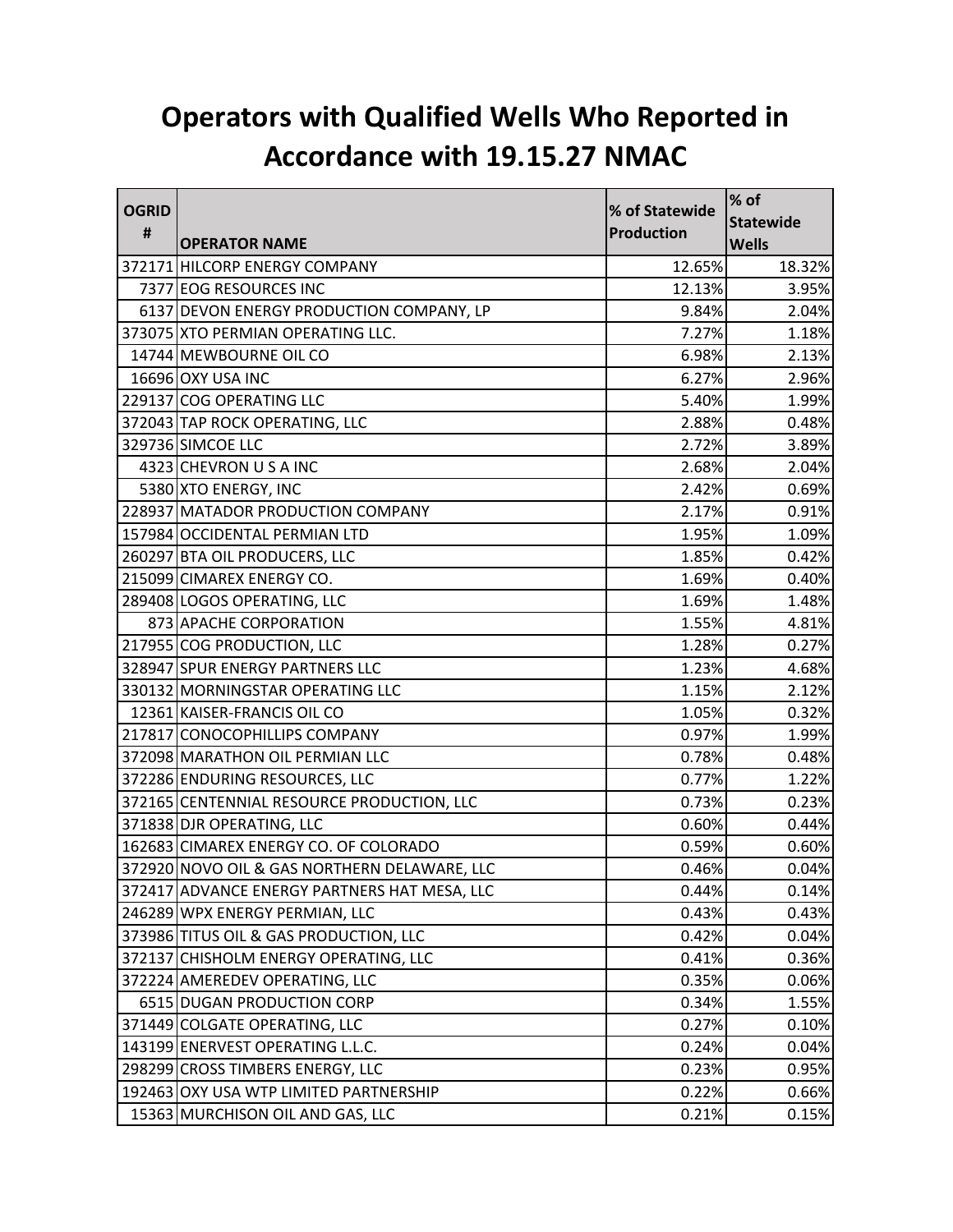| 249099 CAZA OPERATING, LLC                      | 0.20% | 0.10% |
|-------------------------------------------------|-------|-------|
| 330211 REDWOOD OPERATING LLC                    | 0.20% | 0.72% |
| 240974 LEGACY RESERVES OPERATING, LP            | 0.20% | 1.06% |
| 3080 BURNETT OIL CO INC                         | 0.17% | 0.39% |
| 329877 IACX PRODUCTION LLC                      | 0.16% | 0.76% |
| 370080 BREITBURN OPERATING LP                   | 0.15% | 0.42% |
| 329326 FAE II OPERATING LLC                     | 0.14% | 1.32% |
| 13837 MACK ENERGY CORP                          | 0.13% | 0.46% |
| 372834 EPIC ENERGY, L.L.C.                      | 0.12% | 0.61% |
| 330423 EXTEX OPERATING COMPANY                  | 0.10% | 0.62% |
| 330220 RAYBAW OPERATING, LLC                    | 0.09% | 0.20% |
| 10155 HARVARD PETROLEUM COMPANY, LLC            | 0.08% | 0.43% |
| 17213 PENROC OIL CORP                           | 0.07% | 0.46% |
| 330887 OPAL OPERATING COMPANY LLC               | 0.06% | 0.11% |
| 14634 MERRION OIL & GAS CORP                    | 0.06% | 0.11% |
| 371682 STEWARD ENERGY II, LLC                   | 0.06% | 0.04% |
| 373495 MUSTANG RESOURCES LLC                    | 0.06% | 0.14% |
| 151416 FASKEN OIL & RANCH LTD                   | 0.06% | 0.18% |
| 256073 J R OIL, LTD. CO.                        | 0.05% | 0.49% |
| 150182 ROBERT L BAYLESS PRODUCER LLC            | 0.05% | 0.10% |
| 14187 MARSHALL & WINSTON INC                    | 0.04% | 0.05% |
| 330238 SOLIS PARTNERS, L.L.C.                   | 0.04% | 0.79% |
| 1092 ARMSTRONG ENERGY CORP                      | 0.04% | 0.19% |
| 330679 EMPIRE NEW MEXICO LLC                    | 0.04% | 1.04% |
| 190595 ENDEAVOR ENERGY RESOURCES, LP            | 0.04% | 0.19% |
| 37197 WEST LARGO CORP                           | 0.04% | 0.04% |
| 17985 PREMIER OIL & GAS INC                     | 0.04% | 0.19% |
| 18917 READ & STEVENS INC                        | 0.03% | 0.18% |
| 329487 BXP OPERATING, LLC                       | 0.03% | 1.16% |
| 141852 M & G DRLG CO INC                        | 0.03% | 0.13% |
| 194266 RUBICON OIL & GAS, LLC                   | 0.03% | 0.06% |
| 372210 LONGFELLOW ENERGY, LP                    | 0.03% | 0.13% |
| 371710 ADVANCED WIRELESS COMMUNICATIONS, L.L.C. | 0.03% | 0.33% |
| 36845 RODDY PRODUCTION CO INC                   | 0.03% | 0.05% |
| 329748 TASCOSA ENERGY PARTNERS, L.L.C           | 0.02% | 0.05% |
| 370922 REMNANT OIL OPERATING, LLC               | 0.02% | 0.81% |
| 328449 CATENA RESOURCES OPERATING, LLC          | 0.02% | 0.09% |
| 330949 SCOUT ENERGY MANAGEMENT LLC              | 0.02% | 0.19% |
| 372262 SPC RESOURCES, LLC                       | 0.02% | 0.03% |
| 148394 VERNON E. FAULCONER, INC.                | 0.02% | 0.02% |
| 208706 HUNTINGTON ENERGY, LLC                   | 0.02% | 0.00% |
| 20208 SAN JUAN RESOURCES, INC.                  | 0.02% | 0.06% |
| 4838 COLEMAN OIL & GAS INC                      | 0.02% | 0.03% |
| 138008 SPECIAL ENERGY CORP                      | 0.02% | 0.17% |
| 21712 STRATA PRODUCTION CO                      | 0.02% | 0.06% |
| 247692 JAY MANAGEMENT COMPANY, LLC              | 0.02% | 0.08% |
| 329344 PRIMA EXPLORATION, INC.                  | 0.02% | 0.04% |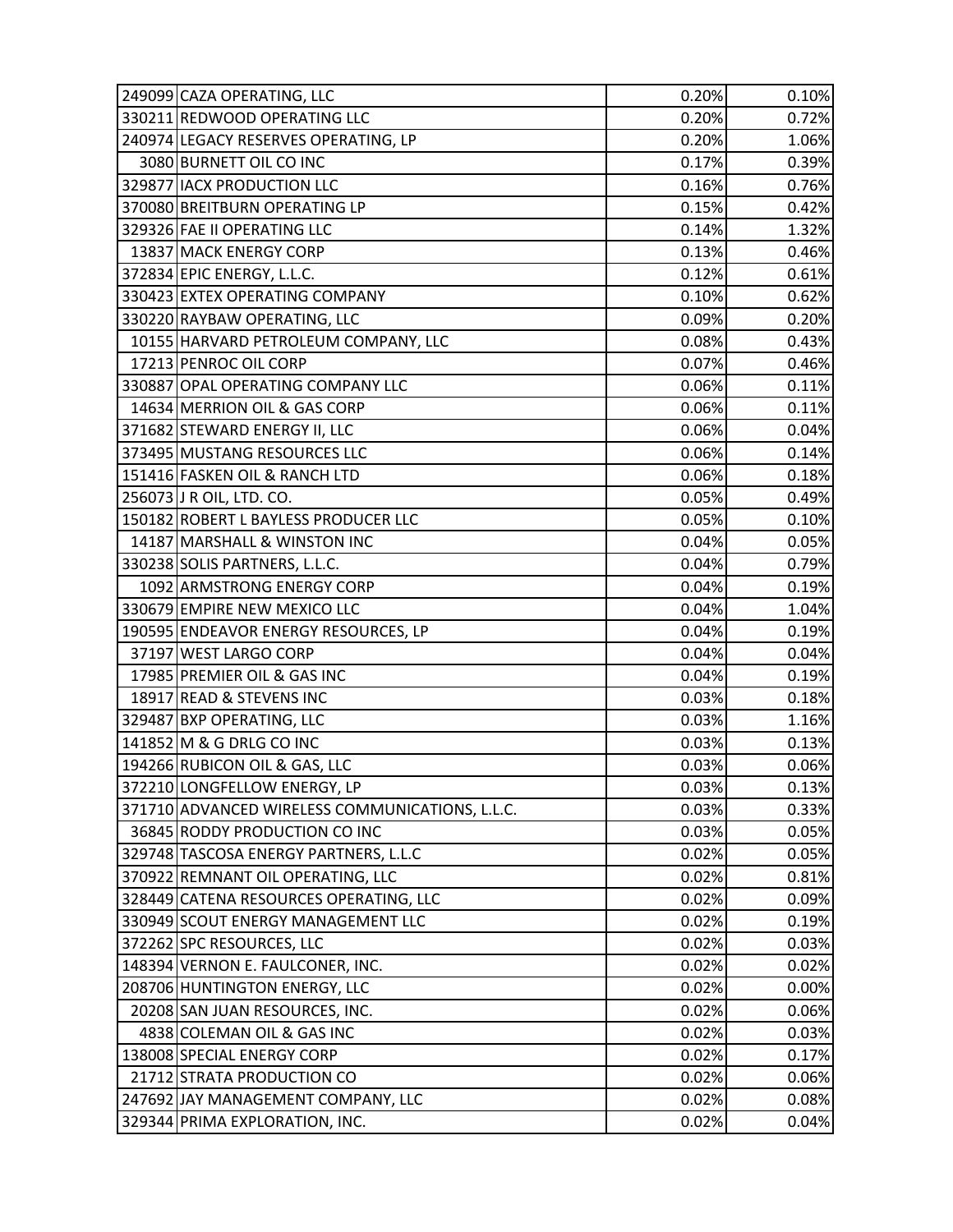| 374138 PETROLEUM EXPLORATION COMPANY LTD., LIMITED P | 0.02% | 0.17% |
|------------------------------------------------------|-------|-------|
| 14462 ME-TEX OIL & GAS INC                           | 0.01% | 0.05% |
| 12683 KIMBELL OIL CO OF TEXAS                        | 0.01% | 0.04% |
| 20389 SCHALK DEVELOPMENT CO                          | 0.01% | 0.05% |
| 372233 MAMMOTH EXPLORATION, LLC                      | 0.01% | 0.12% |
| 4537 CITATION OIL & GAS CORP                         | 0.01% | 0.07% |
| 329399 NORTH FORK OPERATING, LP                      | 0.01% | 0.12% |
| 372823 SMC OIL & GAS, INC.                           | 0.01% | 0.03% |
| 13931 MANANA GAS INC                                 | 0.01% | 0.05% |
| 231429 MANZANO LLC                                   | 0.01% | 0.04% |
| 160190 M E W ENTERPRISE                              | 0.01% | 0.08% |
| 113315 TEXLAND PETROLEUM-HOBBS, LLC                  | 0.01% | 0.08% |
| 241333 CHEVRON MIDCONTINENT, L.P.                    | 0.01% | 0.23% |
| 13377 LIVELY EXPLORATION CO                          | 0.01% | 0.04% |
| 188483 PHOENIX HYDROCARBONS OPERATING CORP           | 0.01% | 0.05% |
| 196069 MOMENTUM OPERATING CO INC                     | 0.01% | 0.06% |
| 256512 CML EXPLORATION, LLC                          | 0.01% | 0.07% |
| 13998 MARALEX RESOURCES INC                          | 0.01% | 0.05% |
| 328992 SABINAL ENERGY OPERATING, LLC                 | 0.01% | 0.09% |
| 24942 WESTERN OIL & MINERALS LTD                     | 0.01% | 0.02% |
| 24164 VINTAGE DRILLING LLC                           | 0.01% | 0.08% |
| 280240 REGENERATION ENERGY, CORPORATION              | 0.01% | 0.01% |
| 371618 RELIABLE PRODUCTION LLC                       | 0.01% | 0.08% |
| 330506 MR NM OPERATING LLC                           | 0.01% | 0.00% |
| 371496 SANTO PETROLEUM LLC                           | 0.01% | 0.01% |
| 328599 RING ENERGY, INC                              | 0.01% | 0.07% |
| 372583 DGP ENERGY, LLC                               | 0.00% | 0.00% |
| 330608 ROUGHHOUSE OPERATING, LLC                     | 0.00% | 0.21% |
| 328565 BAM PERMIAN OPERATING, LLC                    | 0.00% | 0.03% |
| 329727 SOZO NATURAL RESOURCES LLC                    | 0.00% | 0.02% |
| 371416 FORTY ACRES ENERGY, LLC                       | 0.00% | 0.19% |
| 370740 FOUNDATION ENERGY MANAGEMENT, LLC             | 0.00% | 0.05% |
| 181109 CAMERON OIL & GAS INC                         | 0.00% | 0.14% |
| 215879 ENDURA ENERGY LLC                             | 0.00% | 0.01% |
| 5898 DAVID H ARRINGTON OIL & GAS INC                 | 0.00% | 0.03% |
| 10605 HOLCOMB OIL & GAS INC                          | 0.00% | 0.05% |
| 269184 ERNMAR INVESTMENTS, INC.                      | 0.00% | 0.01% |
| 20497 SEELY OIL CO                                   | 0.00% | 0.13% |
| 330782 SCO PERMIAN, LLC                              | 0.00% | 0.00% |
| 371029 JR CONE OPERATING, LLC                        | 0.00% | 0.01% |
| 25111 HUDSON OIL COMPANY OF TEXAS                    | 0.00% | 0.13% |
| 141402 FULFER OIL & CATTLE LLC                       | 0.00% | 0.15% |
| 372290 RILEY PERMIAN OPERATING COMPANY, LLC          | 0.00% | 0.02% |
| 4076 CHAPARRAL OIL & GAS CO                          | 0.00% | 0.02% |
| 195670 ROBERTSON RESOURCES, INC                      | 0.00% | 0.03% |
| 18973 REDWOLF PRODUCTION INC                         | 0.00% | 0.03% |
| 13796 M R SCHALK                                     | 0.00% | 0.01% |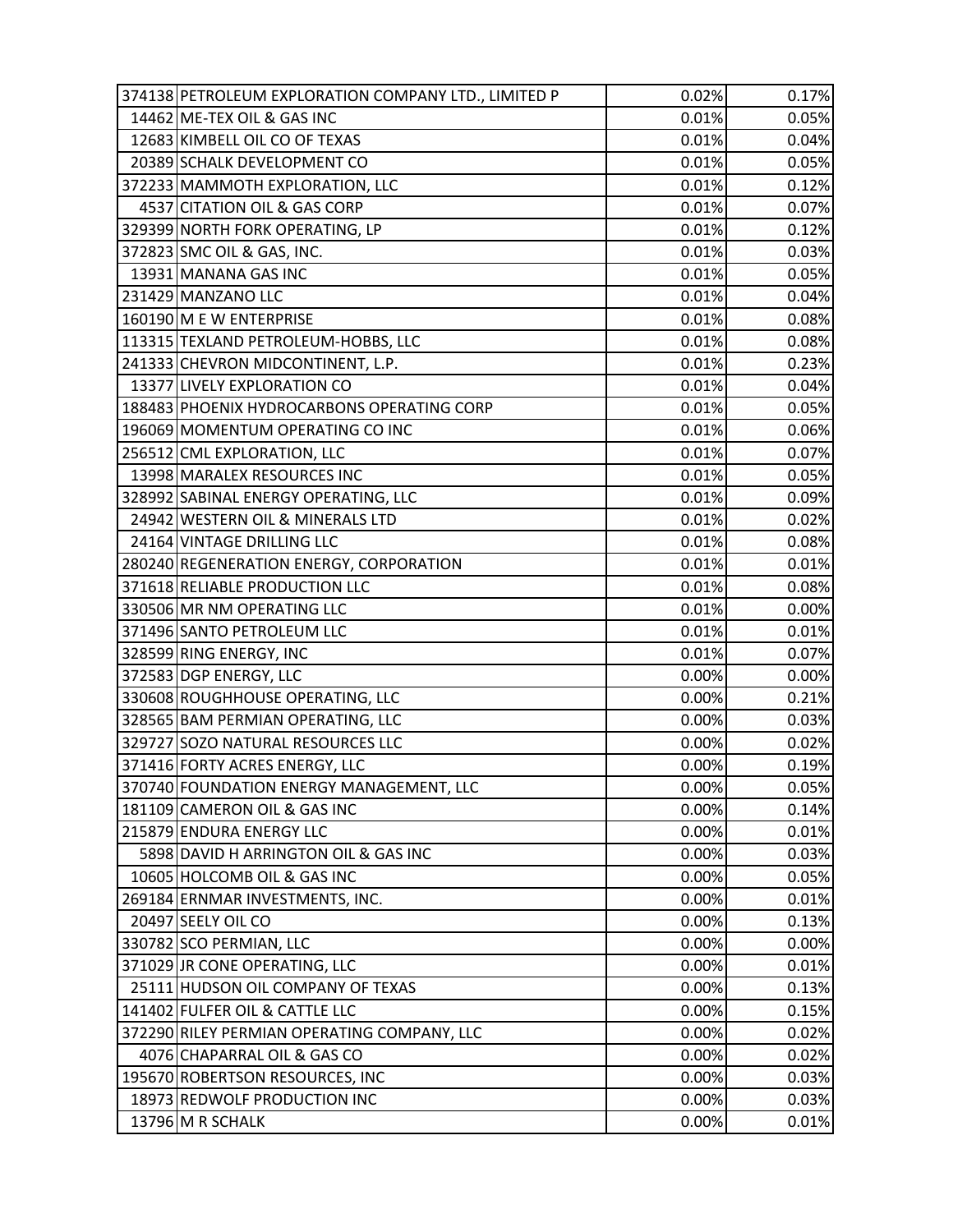| 372548 CONTINENTAL RESOURCES, INC.         | 0.00% | 0.00% |
|--------------------------------------------|-------|-------|
| 330539 STANOLIND PERMIAN LLC               | 0.00% | 0.03% |
| 173413 E G L RESOURCES INC                 | 0.00% | 0.02% |
| 11996 JOHN E SCHALK                        | 0.00% | 0.02% |
| 305286 UPLAND PRODUCTION COMPANY           | 0.00% | 0.04% |
| 25078 WHITING OIL AND GAS CORPORATION      | 0.00% | 0.01% |
| 1903 BEACH EXPLORATION INC                 | 0.00% | 0.05% |
| 151323 PRIDE ENERGY COMPANY                | 0.00% | 0.08% |
| 212092 SPINDLETOP OIL & GAS CO.            | 0.00% | 0.02% |
| 224367 MORGAN OPERATING, INC.              | 0.00% | 0.02% |
| 18099 PRIME OPERATING CO                   | 0.00% | 0.01% |
| 372759 U.S. ENERGY DEVELOPMENT CORPORATION | 0.00% | 0.01% |
| 371698 HPPC, INC.                          | 0.00% | 0.11% |
| 12254 JPH OIL PRODUCERS DBA JIMMY P HODGE  | 0.00% | 0.01% |
| 371347 FOUR STARR PRODUCTION, LLC          | 0.00% | 0.00% |
| 258867 STEVENSON OIL COMPANY, INC.         | 0.00% | 0.03% |
| 371846 RAW OIL & GAS, INC.                 | 0.00% | 0.02% |
| 225437 SBKF, LLC                           | 0.00% | 0.14% |
| 328666 TAMAROA OPERATING, LLC              | 0.00% | 0.01% |
| 20595 SHACKELFORD OIL CO                   | 0.00% | 0.05% |
| 16788 P-R-O MANAGEMENT INC                 | 0.00% | 0.01% |
| 5691 DAKOTA RESOURCES INC (I)              | 0.00% | 0.02% |
| 21013 SNOW OIL & GAS INC                   | 0.00% | 0.03% |
| 330205 MAXIMUM LEASE SERVICE, INC          | 0.00% | 0.03% |
| 328537 NUEVIDA RESOURCES, LLC              | 0.00% | 0.01% |
| 26460 SABRE OP INC                         | 0.00% | 0.01% |
| 373671 UNITEX OIL & GAS, L.L.C.            | 0.00% | 0.07% |
| 18100 PRIMERO OPERATING INC                | 0.00% | 0.01% |
| 213190 CROWNQUEST OPERATING, LLC           | 0.00% | 0.02% |
| 162738 MICHAEL PIERCE                      | 0.00% | 0.00% |
| 330921 T AND DS LUBE DOCTORS LLC           | 0.00% | 0.00% |
| 118600 WARREN AMERICAN OIL CO              | 0.00% | 0.01% |
| 17786 PITTS ENERGY CO                      | 0.00% | 0.00% |
| 371293 BLACKWELL OPERATING LLC             | 0.00% | 0.01% |
| 296260 ENERGEX, LLC                        | 0.00% | 0.00% |
| 330655 ABO PETROLEUM, LLC                  | 0.00% | 0.01% |
| 245872 JUDAH OIL LLC                       | 0.00% | 0.04% |
| 330662 K&M RESOURCES LLC                   | 0.00% | 0.05% |
| 2175 BETTIS BOYLE & STOVALL, INC.          | 0.00% | 0.02% |
| 292731 BOGE, INC.                          | 0.00% | 0.01% |
| 2969 ANDERSON OIL LTD., LLP                | 0.00% | 0.01% |
| 131559 PURVIS OPERATING CO                 | 0.00% | 0.01% |
| 21602 TRILOGY OPERATING INC                | 0.00% | 0.01% |
| 36864 NAUMANN OIL & GAS INC                | 0.00% | 0.00% |
| 25542 YATES ENERGY CORP                    | 0.00% | 0.02% |
| 372658 YATES INDUSTRIES LLC                | 0.00% | 0.01% |
| 371762 ABO EMPIRE, LLC                     | 0.00% | 0.01% |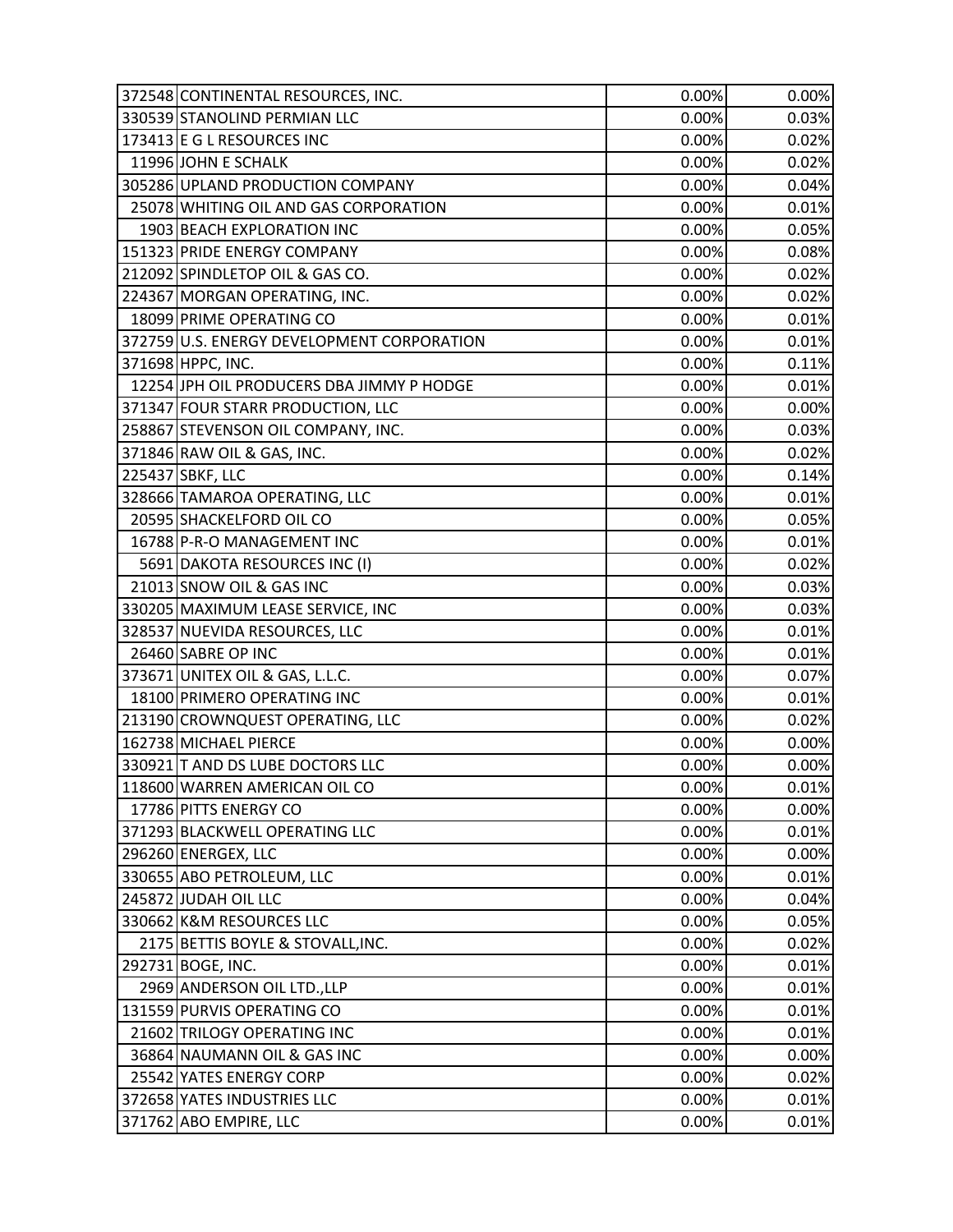| 7590 ETL HYDROCARBONS INC                | 0.00% | 0.01% |
|------------------------------------------|-------|-------|
| 226927 SAXET OIL CORPORATION             | 0.00% | 0.01% |
| 148981 MIDLAND OPERATING INC.            | 0.00% | 0.10% |
| 162106 RUST OIL CORP                     | 0.00% | 0.00% |
| 258692 CHRISTMAS, LLC                    | 0.00% | 0.00% |
| 370364 WHITE ROCK OIL & GAS, LLC         | 0.00% | 0.01% |
| 213843 DRIFTWOOD OIL, LLC                | 0.00% | 0.01% |
| 139731 SNOW OPERATING CO INC             | 0.00% | 0.00% |
| 164726 HUNT CIMARRON LIMITED PARTNERSHIP | 0.00% | 0.02% |
| 149021 TEXON OIL COMPANY, INC.           | 0.00% | 0.00% |
| 236183 TANDEM ENERGY CORPORATION         | 0.00% | 0.35% |
| 163458 SYNERGY OPERATING LLC             | 0.00% | 0.01% |
| 151228 MAR OIL & GAS CORP.               | 0.00% | 0.07% |
| 328733 FLINT OAK ENERGY, LLC             | 0.00% | 0.11% |
| 371452 ROBERTSON-BRYCE MANAGEMENT, LLC   | 0.00% | 0.00% |
| 330447 CONTANGO RESOURCES, INC.          | 0.00% | 0.87% |
| 330968 SILVERBACK OPERATING II, LLC      | 0.00% | 0.36% |
| 291567 DOMINION PRODUCTION COMPANY, LLC  | 0.00% | 0.27% |
| 280554 CFM OIL, LLC                      | 0.00% | 0.23% |
| 257420 EOR OPERATING COMPANY             | 0.00% | 0.12% |
| 372241 QUATRO OSOS E&P, LLC              | 0.00% | 0.11% |
| 373276 DIAMOND IN THE ROUGH LLC          | 0.00% | 0.10% |
| 372066 SEGURO OIL AND GAS, LLC           | 0.00% | 0.08% |
| 371666 PETROLIA ENERGY CORPORATION       | 0.00% | 0.06% |
| 236312 FREEDOM ENERGY LLC                | 0.00% | 0.04% |
| 246205 HARLOW ENTERPRISES LLC            | 0.00% | 0.04% |
| 163645 JKM ENERGY, LLC                   | 0.00% | 0.03% |
| 297512 M&M OIL, LLC                      | 0.00% | 0.03% |
| 12627 KEVIN O BUTLER & ASSOC INC         | 0.00% | 0.03% |
| 373910 FRANKLIN MOUNTAIN ENERGY LLC      | 0.00% | 0.02% |
| 3420 C O FULTON                          | 0.00% | 0.02% |
| 24558 WALSH & WATTS INC                  | 0.00% | 0.02% |
| 155471 GRAND BANKS ENERGY CO             | 0.00% | 0.02% |
| 212929 EVERQUEST ENERGY CORPORATION      | 0.00% | 0.02% |
| 198688 CAMBRIAN MANAGEMENT LTD           | 0.00% | 0.02% |
| 371553 BLUE RUBY OPERATING, LLC          | 0.00% | 0.01% |
| 157624 NUROC ENERGY INCORPORATED         | 0.00% | 0.01% |
| 309291 KASH OPERATING LLC                | 0.00% | 0.01% |
| 246238 HPOC, LLC                         | 0.00% | 0.01% |
| 236452 PETRO MEX LLC                     | 0.00% | 0.01% |
| 219023 THOMAS AND RUBY PARKINSON TRUST   | 0.00% | 0.01% |
| 329772 COPPER RIDGE RESOURCES, LLC       | 0.00% | 0.01% |
| 269267 801 LLC                           | 0.00% | 0.01% |
| 330517 L&J OIL, LLC.                     | 0.00% | 0.01% |
| 217598 ASPEN OPERATING COMPANY LLC       | 0.00% | 0.01% |
| 149441 RELIANCE ENERGY, INC.             | 0.00% | 0.01% |
| 16616 OSBORN HEIRS CO                    | 0.00% | 0.00% |